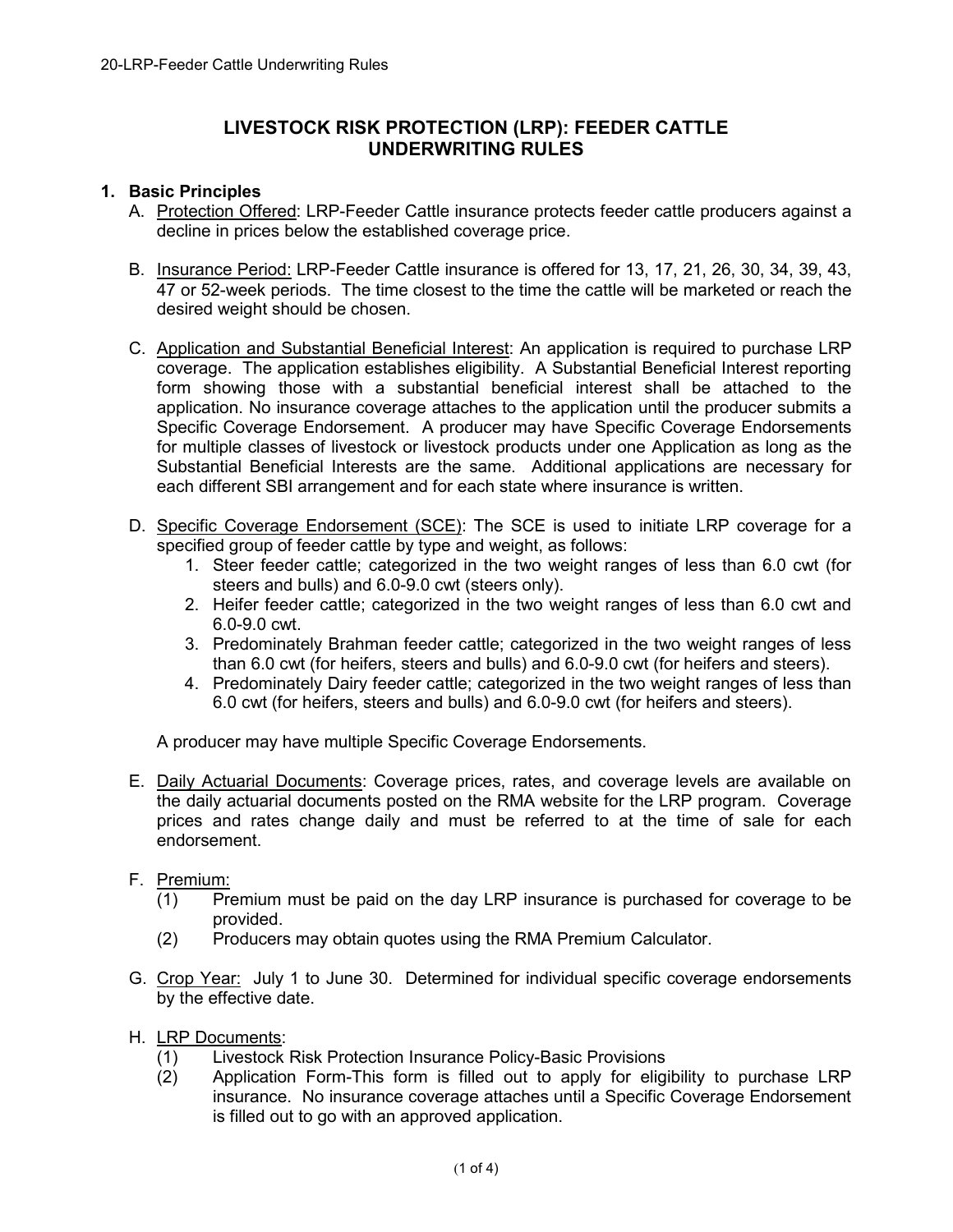- (3) Substantial Beneficial Interest-This form shows the social security numbers, employer identification numbers, and share of those with a 10 percent interest or more in the insurance entity and must accompany the application form. The SBI form is used to establish eligibility and to account for insurance limits.
- (4) Premium Calculation Instructions-This worksheet can be used to calculate the LRP premium once the Coverage Price and Rate information is obtained from the website on the date of sale.
- (5) Specific Coverage Endorsement-The part of the policy that describes coverage of feeder cattle.
- (6) Specific Coverage Endorsement Form-This form is filled out to attach coverage to the policy. An approval number must be obtained from RMA to show that the endorsement has been approved. Only approved agents and companies participating in the Livestock Price Reinsurance Agreement may obtain approval numbers.
- (7) Assignment of Indemnity Form-This form is used for assigning any indemnity to a third party.
- (8) Transfer of Right to Indemnity Form-This form is used if the feeder cattle are sold prior to the end of insurance period to transfer any indemnity to the new owner (providing the new owner meets eligibility requirements).
- (9) Claim Form-If the actual ending value, as specified in the Specific Coverage Endorsement, is below the coverage price, this form must be completed and sent to the company within 60 days following the end date. An indemnity payment will be made within 60 days of receipt of the claim form.
- (10) Special Provisions-May be obtained from the RMA website (www.rma.usda.gov) and are part of the policy materials.
- I. Area: The LRP-Feeder Cattle program is offered in all counties in all states.
- J. Continuous Policy: If the policy is not cancelled in writing by June 30, the policy (but not any Specific Coverage Endorsements) will automatically renew. The policy may be cancelled at any time unless a Specific Coverage Endorsement is in effect.

#### **2. Limitations**

- A. Annual Policy Limits: The annual limitation of the number of head of feeder cattle that may be covered during the crop year is 6,000 head. For the insured entity, the number of insured cattle will be totaled and may not be more than 6,000 head. The Substantial Beneficial Interest form will be used to determine the total head insured by any individual. For example: Smith Farms has 1,000 head insured under LRP. John Smith has a substantial beneficial interest in Smith Farms and has 90 percent interest (1,000 \* .90 = 900 head). John Smith also has cattle under his own name and wants to insure 200 head. The total cattle insured by John Smith are:  $900 + 200 = 1,100$  head which is below the crop year limit of 6,000 head.
- B. Endorsement Limits: A limitation of 3,000 head of feeder cattle may be insured under any one Specific Coverage Endorsement.

### **3. Coverage**

- A. Coverage Prices: The prices that can be insured by the producer. They change daily and must be obtained from the RMA website. Premium rates correspond to the coverage prices.
- B. Coverage Levels: Calculated based on the chosen coverage price. Coverage levels will range from 70% to 100%.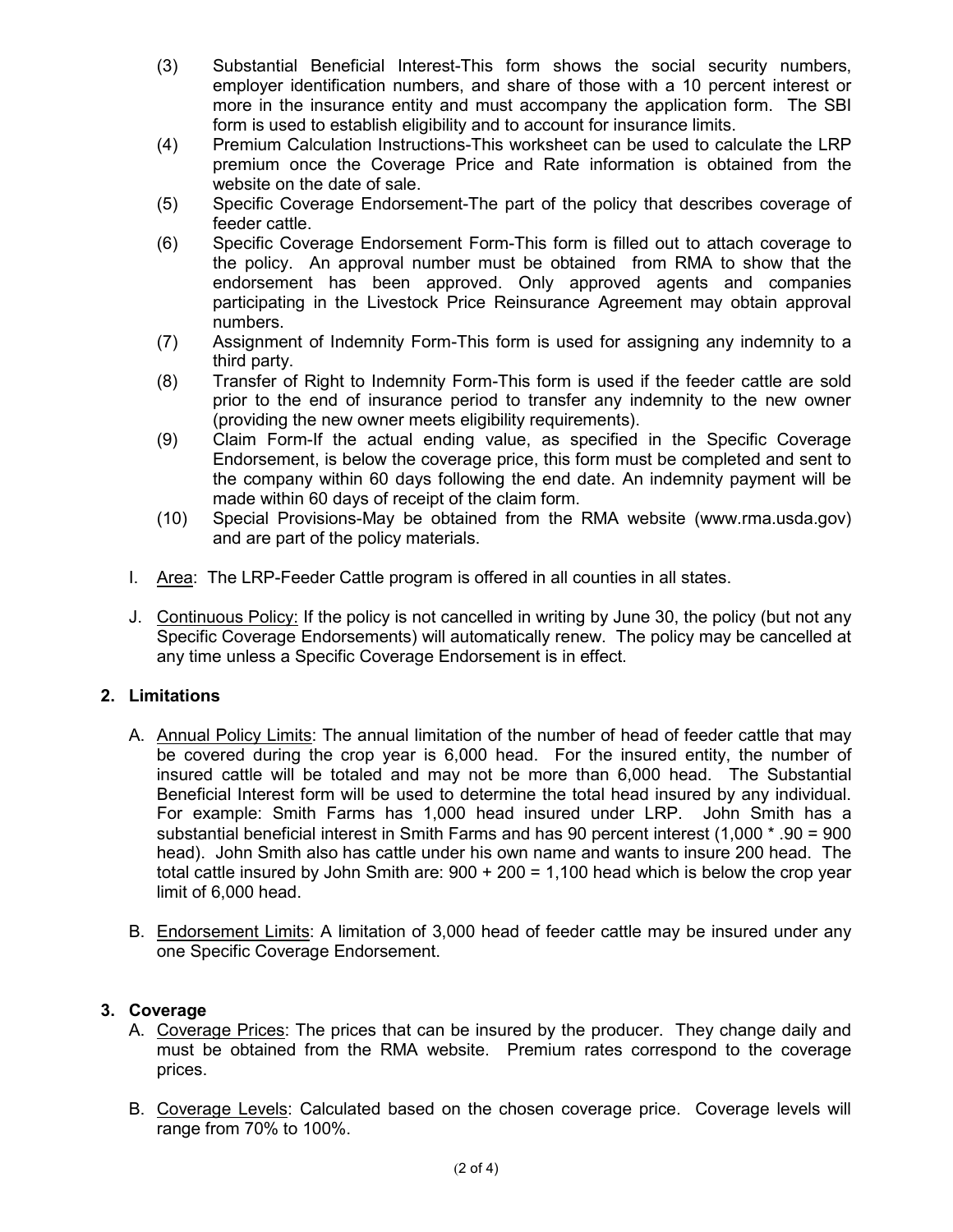C. Price Adjustment Factors: LRP Feeder Cattle insurance coverage prices and rates are based on the Chicago Mercantile Exchange's (CME) Feeder Cattle Contract, which is cash settled to the CME Feeder Cattle Index. The CME Feeder Cattle Contract and the CME Feeder Cattle Index are only based on the price series for steers weighing 650 to 849 pounds, excluding predominantly Brahman or dairy breeds. Because the CME Feeder Cattle futures prices are for steers of a certain type and weight, the LRP insurance plan for Feeder Cattle uses Price Adjustment Factors (PAF's) to calculate expected ending values, coverage prices, and actual ending values to adjust for select types and weights of feeder cattle, particularly for heifer, predominately Brahman and predominately dairy feeder cattle.

PAF's were designed to account for the differences between steer prices and prices of other types and weights of cattle. PAF's are applied to the expected ending values, coverage prices and actual ending values prior to publishing. Therefore, coverage prices and actual ending values are presented by type and weight of cattle on the RMA website and no further calculations are needed by agents or insureds. PAF's are included in the Specific Coverage Endorsement, for the convenience of insureds, to provide information as to how coverage prices and actual ending values (liability, premium, and indemnity) will differ from the CME for certain types and weights of cattle and to allow the insured to calculate or estimate the Actual Ending Value prior to its being published.

Prices for feeder cattle types and weights covered under this endorsement are adjusted by multiplying the daily LRP expected ending value or actual ending value, as appropriate for the type of feeder cattle, times the appropriate Price Adjustment Factor (PAF). The coverage prices determined with these factors will be posted in the actuarial document on the Web.

|                     | <b>Price Adjustment Factors (PAF)</b> |                |                |               |
|---------------------|---------------------------------------|----------------|----------------|---------------|
|                     |                                       |                | Predominately  | Predominately |
| <b>Weight Range</b> | <b>Steers</b>                         | <b>Heifers</b> | <b>Brahman</b> | Dairy         |
| $6.0$ cwt           | 110%                                  | 100%           | 100%           | 50%           |
| 6.0-9.0 cwt         | 100%                                  | 90%            | 90%            | 50%           |

- D. Availability of Coverage: Coverage information is found exclusively on the daily Actuarial Documents and is applicable only for the date of sale. Coverage can be purchased from the time prices and rates are published on the RMA website and ending on the following calendar day at 9:00 a.m. Central Time, or as otherwise specified in the Special Provisions. Coverage is not available for purchase on dates that would have an effective date of a Federal or a market holiday, or if the website or premium calculator are not operational, or if sales are halted by FCIC under section 4 of the Basic Provisions. Coverage will not be available if any of the required data for establishing coverage prices or rates is not available or if futures do not continue trading at the end of the day (if the price moved the maximum allowed by the exchange), or for any other reason specified in the policy. The coverage offered or the cost of coverage will not be changed in response to any revisions to the information used in determining coverage prices or rates.
- E. Suspension and Resumption of Sales: The LRP program could be suspended for several days based on the number of consecutive days with a daily price change equal or exceeding the Daily Price Limit, as defined by the CME. Currently the maximum allowable price change is \$4.50 above or below the previous day's settlement price.

Sales of LRP will be suspended for future sales periods if, based on CME market settlement information, at least four (4) of the CME Feeder Cattle futures contracts have a daily price change equal or exceeding the Daily Price Limit for two (2) consecutive days. LRP sales will resume if and when there have been two (2) consecutive days without there